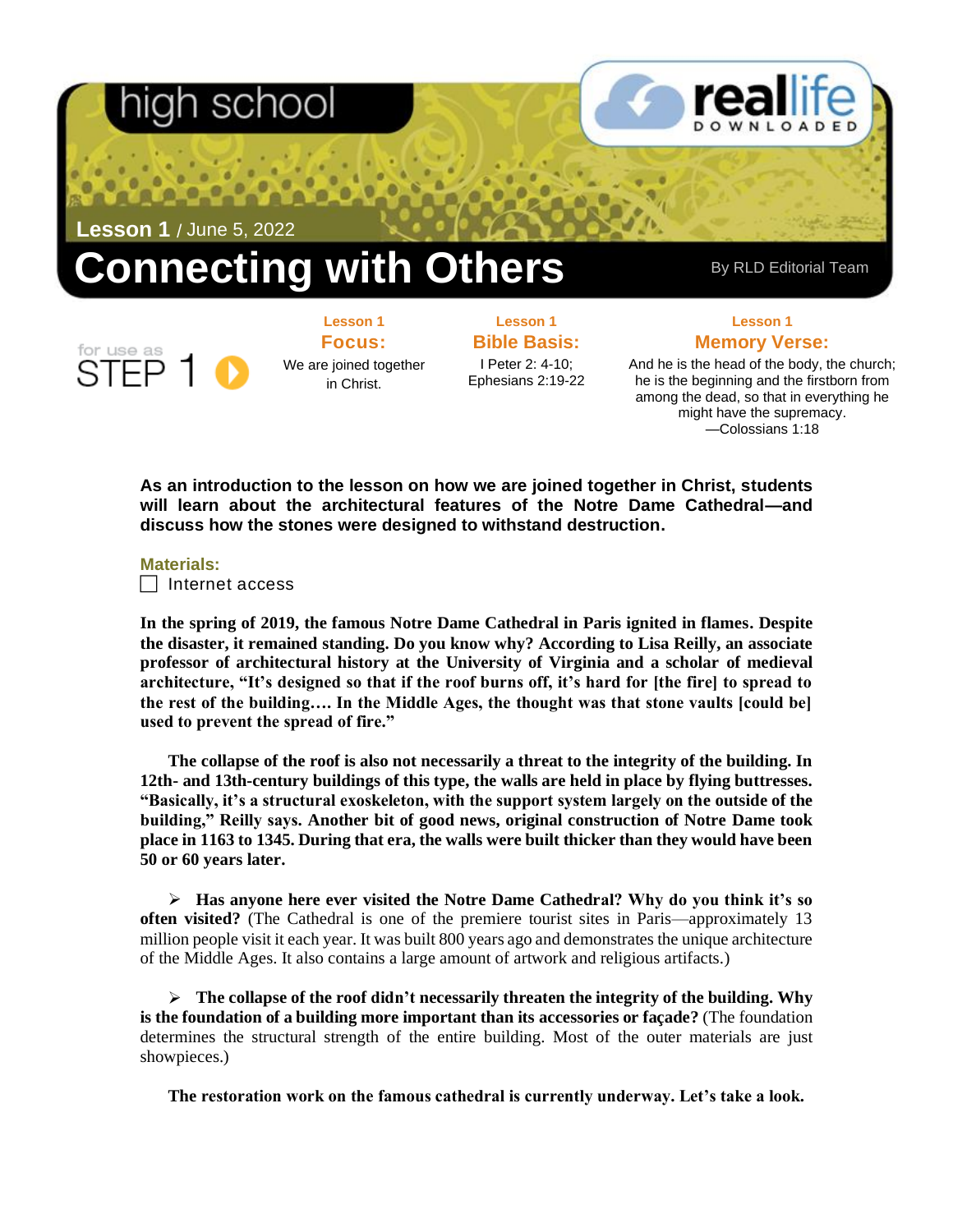Play the following video clip for your students [3:41; stop at 2:45]: An Exclusive Look At The Restoration Of The Notre Dame Cathedral https://www.youtube.com/watch?v=diZmXdO68NI

#### **The foundation of that great cathedral is a "vault" built of stone—joined together in such a way to produce endurance. Today we are going to take a look at what holds the Church the Body of Christ—together.**

Additional resources:

"Amid Notre Dame's Destruction, There's Hope for Restoration" [https://www.citylab.com/design/2019/04/notre-dame-cathedral-fire-paris-gothic-architecture](https://www.citylab.com/design/2019/04/notre-dame-cathedral-fire-paris-gothic-architecture-history/587191/)[history/587191/](https://www.citylab.com/design/2019/04/notre-dame-cathedral-fire-paris-gothic-architecture-history/587191/)

(Continue on to Steps 2 and 3 in your teacher's guide; your Step 4 appears below.)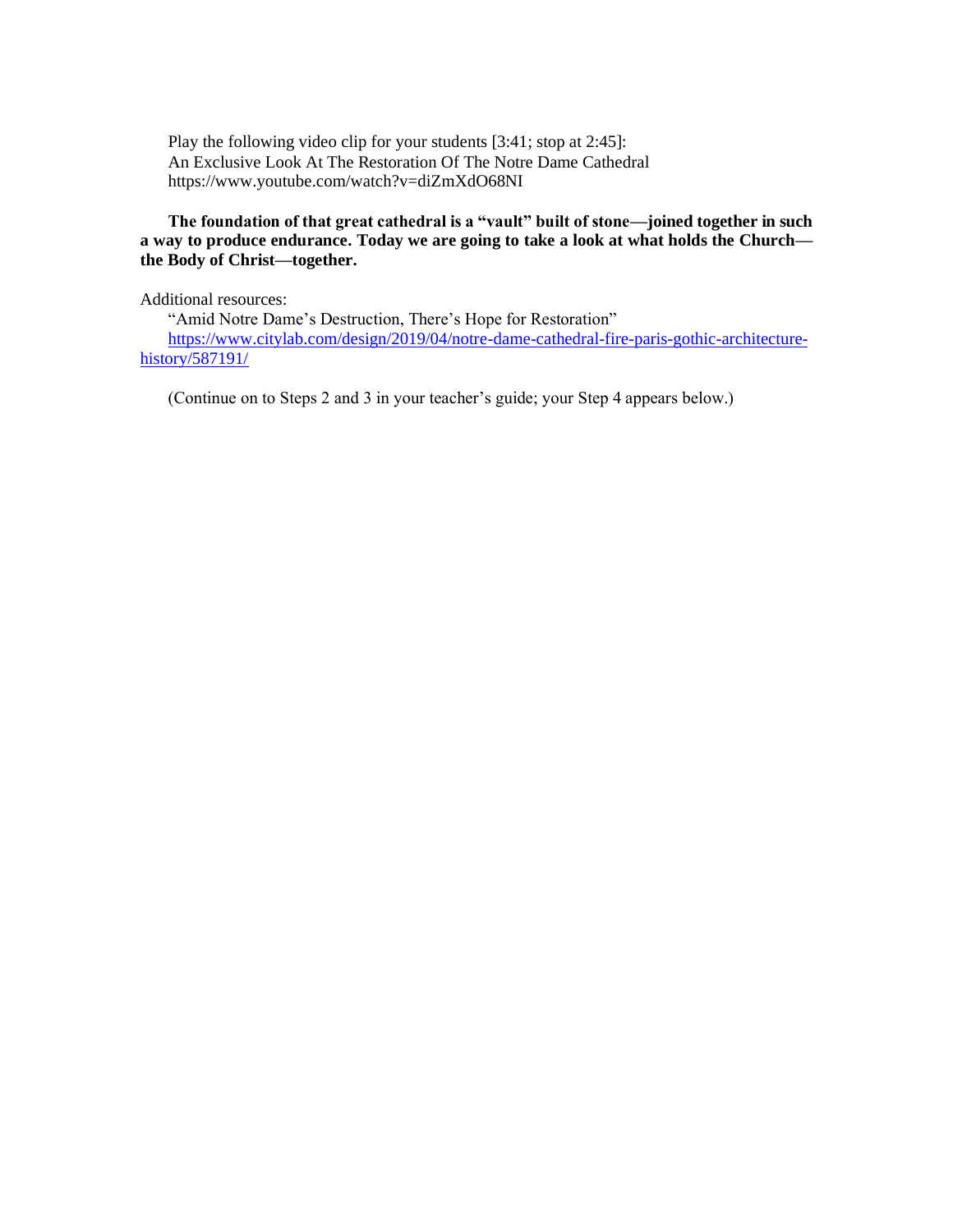## า school

**Lesson 1 /** June 5, 2022

## **Connecting with Others**



**Lesson 1 Focus:**  We are joined together in Christ.

.

### **Lesson 1 Bible Basis:**

I Peter 2: 4-10; Ephesians 2:19-22

### **Lesson 1 Memory Verse:**

And he is the head of the body, the church; he is the beginning and the firstborn from among the dead, so that in everything he might have the supremacy. —Colossians 1:18

### **Materials:**

- $\Box$  Deck of cards
- Interlocking building blocks (like Legos™ or equivalent)
- $\Box$  Smartphone with timer feature
- $\Box$  Whiteboard and marker (or screenshared document)
- $\Box$  Index cards
- $\Box$  Pens/pencils

In this step, students will be exploring the bond that unites all believers in Jesus Christ. (If your class is meeting online, you can demonstrate building the different structures and showing students on screen. You can invite students to bring index cards and pens/pencils to class.)

### **Studying the early church helps us understand how their impact spread across communities. Considering the foundations of Jesus' message, how can we withstand outside pressure and stay connected to each other?**

Choose two pairs of students to come to the front of the class. Give one pair a deck of cards, and the other pair a pile of interlocking building blocks. Tell each pair that they will have 2 minutes to construct a structure designed from their materials (either cards or blocks). Set a timer to give notice when time is up.

When they're finished, examine each structure and discuss the following questions as a class.

➢ **Which pair created a sturdier structure? Was their success due to their skill in building—or was it the materials they were given?** (Even the most skilled builder can't make up for weak building materials—like cards. On the other hand, Legos<sup>™</sup> are built to create sturdy structures.)

➢ **How can some relationships among teenagers be more like a house of cards?** (Teen relationships can sometimes be loose and unstable. Friendships can be casually formed in temporary arrangements like classes or activities or in unrealistic circumstances such as social media. The foundations beneath them aren't very lasting.)